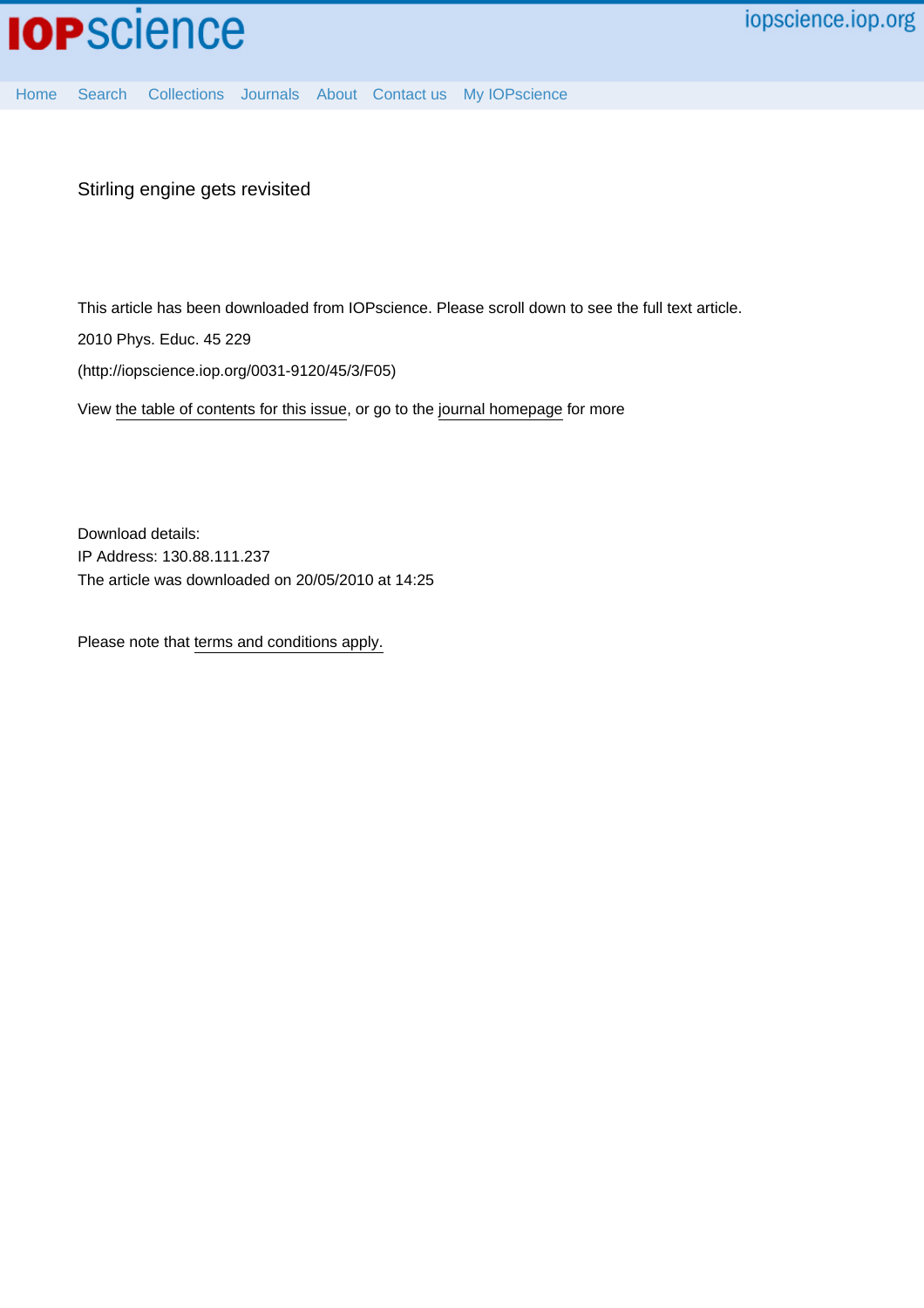## ENFRGY CONVERSION Stirling engine gets revisited

One of the basic truths regarding energy conversion is that no thermodynamic cycle can be devised that is more efficient than a Carnot cycle operating between the same temperature limits. The efficiency of the Stirling cycle (patented by Rev. Robert Stirling in 1816) can approach that of the Carnot cycle and yet has not had the commercial success of the more familiar Otto and Diesel cycles used in the automotive industry. Recent developments by a company called Disenco, www.disenco.com, may change all that. A Stirling engine is at the heart of their combined heat and power (CHP) domestic unit, which could change the way that we use energy in our home. Every home may become a micro-generating unit and feed electricity into the mains. Now, we all know that the second law of thermodynamics imposes severe inefficiencies in a heat—mechanical conversion process; broadly speaking, only one-third of the energy consumed can be translated to mechanical power. Thus, in any electrical power station only one-third of the input energy becomes electrical energy and two-thirds is 'waste heat'. In the UK we have made little effort to recoup this colossal amount of energy and it is normally dissipated into the atmosphere.

Now, in the Disenco unit, a gas heater will be the external source of energy for a Stirling engine, which then drives a generator of about 4 to 5 kW. Since the running of a Stirling engine is relatively quiet it can easily be housed where a normal central heating unit would be situated. Although the primary function of the gas heater is to power the engine, the secondary function (equally important) is to heat the homestead.

In our homes [1] we use, typically, a few hundred watts for lighting and refrigeration for the bulk of the time and so most of the generator output could be sold to an energy utility company. For periods when high power is used, we would have to take energy from the mains and, of course, would be charged for this under some form of tariff agreement. However, over the course of a 24-hour day there would be a net power generation for the utility company and the sale of electrical energy would offset payment for gas. It is sors were fitted to the engine so that a pressure—



Figure 1. *Stirling engine manufactured by Cussons Technology Ltd.*



Figure 2. *Modification to crank assembly for piston displacement measurement.*

akin to district heating with the 'district' being one's own home.

So, is this the time that Stirling engines are going to reign supreme?

To re-engage with this engine technology, it was decided to update an experiment reported in this journal more than two decades ago [2]. The Stirling engine under investigation was manufactured by Cussons, www.cussons.co.uk, and is illustrated in figure 1.

The main theme of the article [2] was that sen-